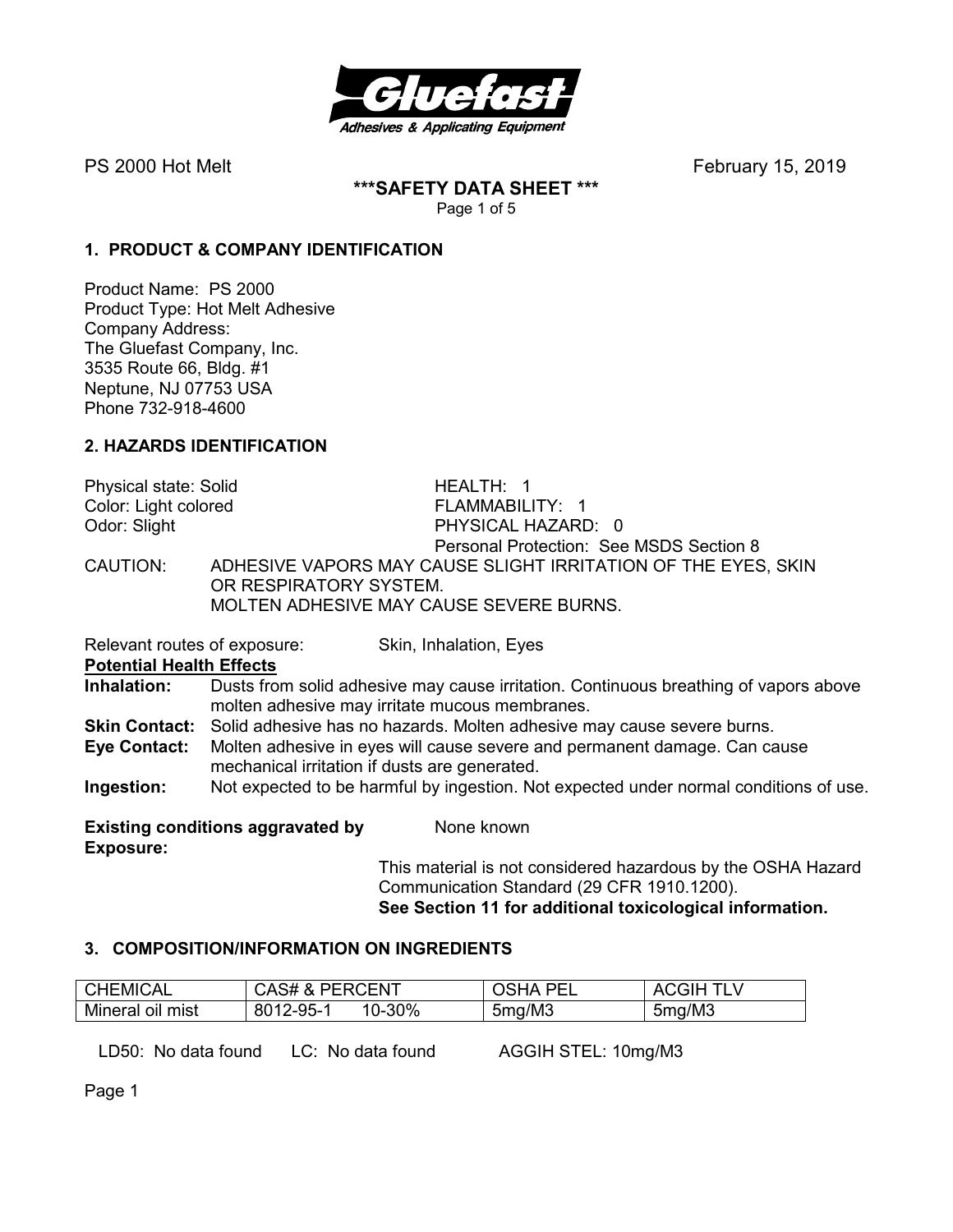

#### **\*\*\*SAFETY DATA SHEET \*\*\***

Page 2 of 5

#### **Emergency Overview**

Vapors/fumes may be an irritation at application temperatures. Contact with molten material will cause burns.

## **Potential Health Effects**

**Eyes**: Vapors and fumes released at or above application temperatures may cause irritation. As used: Severe thermal hazard

**Skin**: Exposure to hot material may cause thermal burns. Immerse contact area immediately in cold, clean water. Do not attempt to remove set product – could result in severe tissue damage. Cover contact area with clean wet compresses and take subject to physician immediately.

 **Inhalation**: Vapors and fumes may cause irritation of the nose, throat and respiratory tract. Overexposure may cause headaches and dizziness and nausea. Care should be taken not to exceed the established TLV.

 **Ingestion**: Not an anticipated route of exposure. Harmful if swallowed. Low order of toxicity. **Chronic**: No anticipated chronic effects.

**Existing health conditions Affected by Exposure**: No known effects on other illnesses.

#### **4. FIRST AID MEASURES**

| Inhalation:          | If not breathing, give artificial respiration. If breathing is difficult, give oxygen.<br>Move to fresh air in case of accidental inhalation of dust or fumes from<br>overheating or combustion. Get medical attention.                                                                                                                                       |
|----------------------|---------------------------------------------------------------------------------------------------------------------------------------------------------------------------------------------------------------------------------------------------------------------------------------------------------------------------------------------------------------|
| <b>Skin contact:</b> | Molten adhesive may cause severe burns. Cool melted product on skin<br>with plenty of water. Do not remove solidified product. No attempt should<br>be made to remove material from skin or to remove contaminated clothing<br>as damaged skin can be easily torn. Cover affected areas with clean<br>sheeting or gauze and seek immediate medical attention. |
| Eye contact:         | If eye contact occurs with molten material immediately cool with water.<br>Do not remove adhesive. Seek medical attention.                                                                                                                                                                                                                                    |
| Ingestion:           | If person can swallow give one glass of water or milk. Do not induce vomiting.<br>Get immediate medical attention. Never give anything by mouth to an<br>unconscious person.                                                                                                                                                                                  |

| <b>5. FIRE FIGHTING MEASURES</b>        |                                                            |
|-----------------------------------------|------------------------------------------------------------|
| Flash point:                            | >400 F (Cleveland Open Cup                                 |
| Auto ignition temperature:              | Not applicable                                             |
| Flammable/Explosive limits - lower:     | Not applicable                                             |
| Flammable/Explosive limits - upper:     | Not applicable                                             |
| <b>Extinguishing media:</b>             | Water spray (fog), foam, dry chemical or carbon dioxide.   |
|                                         | Using a direct straight water stream may spread fire.      |
| <b>Special firefighting procedures:</b> | Fire fighters should wear positive pressure self-contained |
|                                         | breathing apparatus (SCBA). Wear full protective clothing. |
| <b>NFPA FLAMMABILITY HAZARD CLASS:</b>  | $1 =$ Minimal                                              |
| <b>Hazardous combustion products:</b>   | In the event of a fire, carbon monoxide (CO), carbon       |
|                                         | dioxide (CO2) and nitrogen oxides (NOx) can be released.   |
|                                         | Irritating and toxic gases or fumes may be released during |
| Page 2                                  | a fire.                                                    |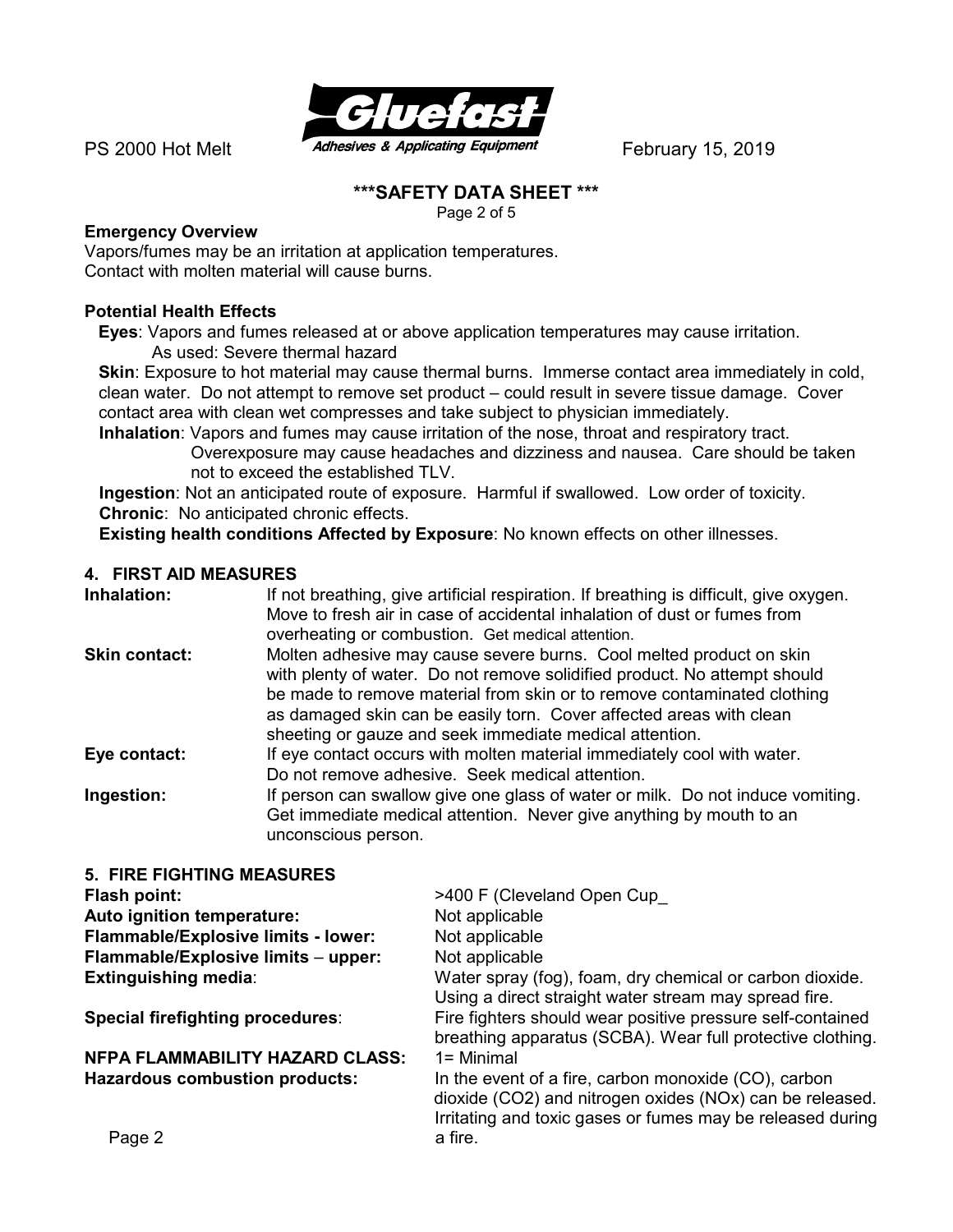

.

PS 2000 Hot Melt
February 15, 2019

# **\*\*\*SAFETY DATA SHEET \*\*\***

Page 3 of 5

## **6. ACCIDENTAL RELEASE MEASURES**

Spill or lead procedure: Allow to solidify at room temperature, scrape up and place in disposal container. Isolate the hazard area and deny entry to unnecessary and unprotected personnel.

| <b>Environmental precautions:</b> | Do not allow material to contaminate ground water system.                                                                                                                                                                                                                |
|-----------------------------------|--------------------------------------------------------------------------------------------------------------------------------------------------------------------------------------------------------------------------------------------------------------------------|
|                                   | No special environmental precautions required.                                                                                                                                                                                                                           |
| <b>Clean-up methods:</b>          | If product is spilled in the solid state, pick up and place in<br>an appropriate waste disposal container. If product is<br>spilled in the molten state, allow product to solidify before<br>scraping up and disposing of in an appropriate waste<br>disposal container. |
| 7. HANDLING AND STORAGE           |                                                                                                                                                                                                                                                                          |
| Handling:                         | Follow suggested application temperature. Do not place<br>wet or damp solid into melt tank. Avoid skin contact with<br>molten adhesive.                                                                                                                                  |
| Storage:                          | 0-100F Shelf life is one year from date of manufacture.                                                                                                                                                                                                                  |

## **8. EXPOSURE CONTROLS/PERSONAL PROTECTION**

**Employers should complete an assessment of all workplaces to determine the need for, and selection of, proper exposure controls and protective equipment for each task performed.** 

| <b>Engineering controls:</b>   | General room ventilation is usually adequate. Local<br>exhaust ventilation is recommended when general<br>ventilation is not sufficient to control airborne<br>contamination.                                                                                                                                        |
|--------------------------------|----------------------------------------------------------------------------------------------------------------------------------------------------------------------------------------------------------------------------------------------------------------------------------------------------------------------|
| <b>Respiratory protection:</b> | No personal respiratory protective equipment normally<br>required. Where the potential exists for exposure to<br>decomposition products due to heating or elevated<br>temperatures, wear NIOSH approved respiratory<br>protection as appropriate. Observe OSHA regulations<br>for respiratory use (29 CFR 1910.134). |
| <b>Eye/face protection:</b>    | Safety goggles or safety glasses with side shields. Full<br>face protection should be used if the potential for<br>splashing or spraying of product exists.                                                                                                                                                          |
| <b>Skin protection:</b>        | Insulated gloves and long sleeved clothing are strongly<br>recommended when working with molten adhesive.                                                                                                                                                                                                            |
| Page 3                         |                                                                                                                                                                                                                                                                                                                      |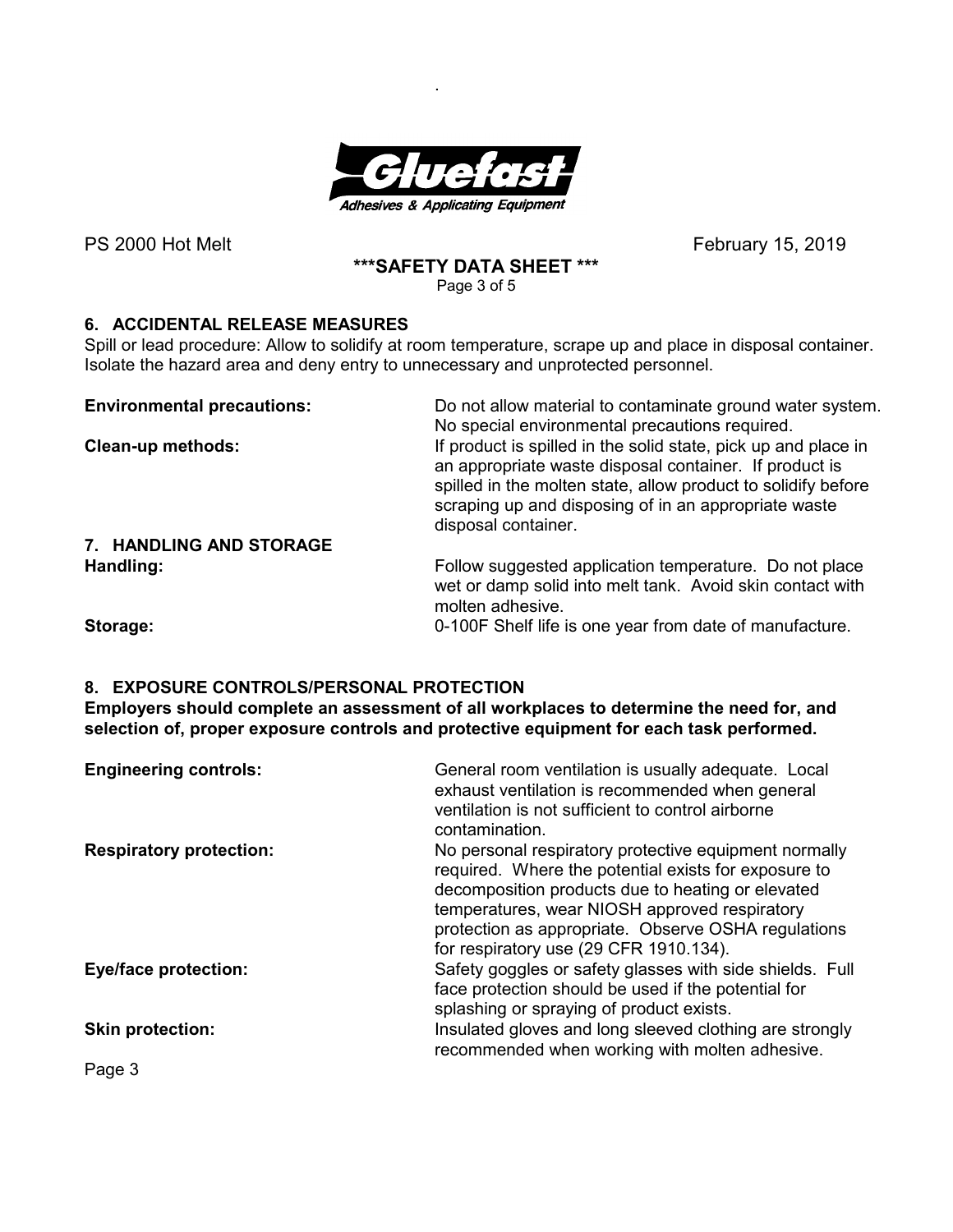

PS 2000 Hot Melt
February 15, 2019

# **\*\*\*SAFETY DATA SHEET \*\*\***

Page 4 of 5

#### **9. PHYSICAL AND CHEMICAL PROPERTIES**

| <b>Physical state:</b>                     | Solid                                                |
|--------------------------------------------|------------------------------------------------------|
| Color:                                     | <b>Light Colored</b>                                 |
| Odor:                                      | Slight                                               |
| <b>Odor threshold:</b>                     | Not available                                        |
| Ph:                                        | Not applicable                                       |
| <b>Vapor Density:</b>                      | NIL at 20C                                           |
| <b>Boiling Point/range:</b>                | Not applicable                                       |
| <b>Melting Point/range:</b>                | N/A                                                  |
| Specific gravity: (water =1)               | .97 Approx                                           |
| Vapor Pressure (mmHg)                      | NIL at 20C                                           |
| <b>Flash Point:</b>                        | >400 F (Cleveland Open Cup)                          |
| <b>Flammable/Explosive limits - lower:</b> | Not applicable                                       |
| Flammable/Explosive limits - upper:        | Not applicable                                       |
| <b>Autoignition temperature:</b>           | Not applicable                                       |
| <b>Evaporation rate:</b>                   | Not applicable                                       |
| <b>Solubility in water:</b>                | Insoluble                                            |
| Partition coefficient (n-octanol/water)    | Not available                                        |
| <b>VOC content:</b>                        | No levels of volatile organic compound emissions are |
|                                            | expected at ambient temperature and pressure. Low    |
|                                            | molecular weight hydrocarbons may be emitted at      |
|                                            | application temperature. Emissions data is best      |

#### **10. STABILITY AND REACTIVITY**

| <b>Stability:</b>                |
|----------------------------------|
| Incompatibility:                 |
| <b>Hazardous Decomposition:</b>  |
| <b>Hazardous Polymerization:</b> |

**Stable Not Established Not Established Will not occur** 

developed by monitoring actual plant conditions.

- **11. TOXICOLOGICAL INFORMATION**  No data available.
- **12. ECOLOGICAL INFORMATION**  No data available